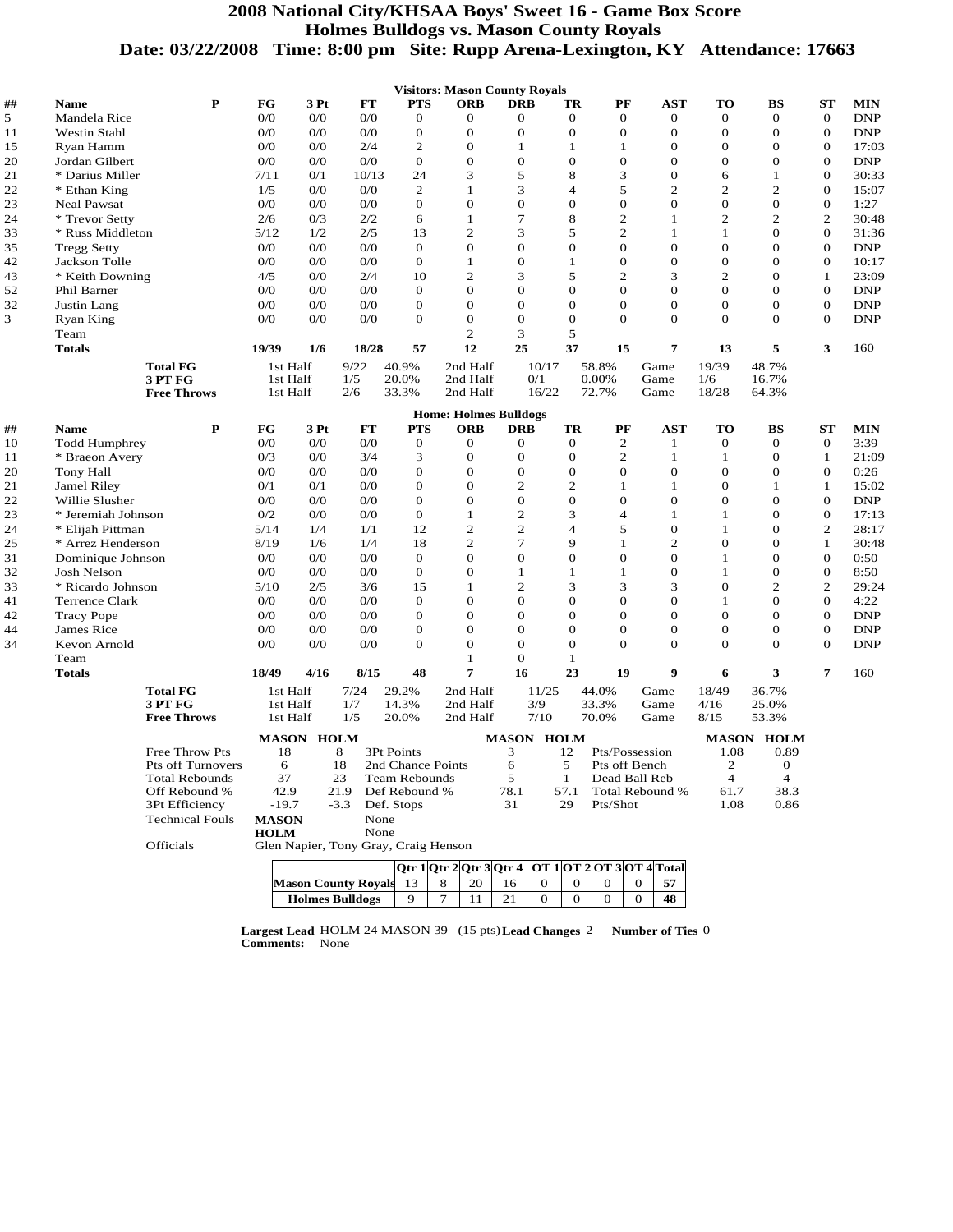# **FIRST HALF**

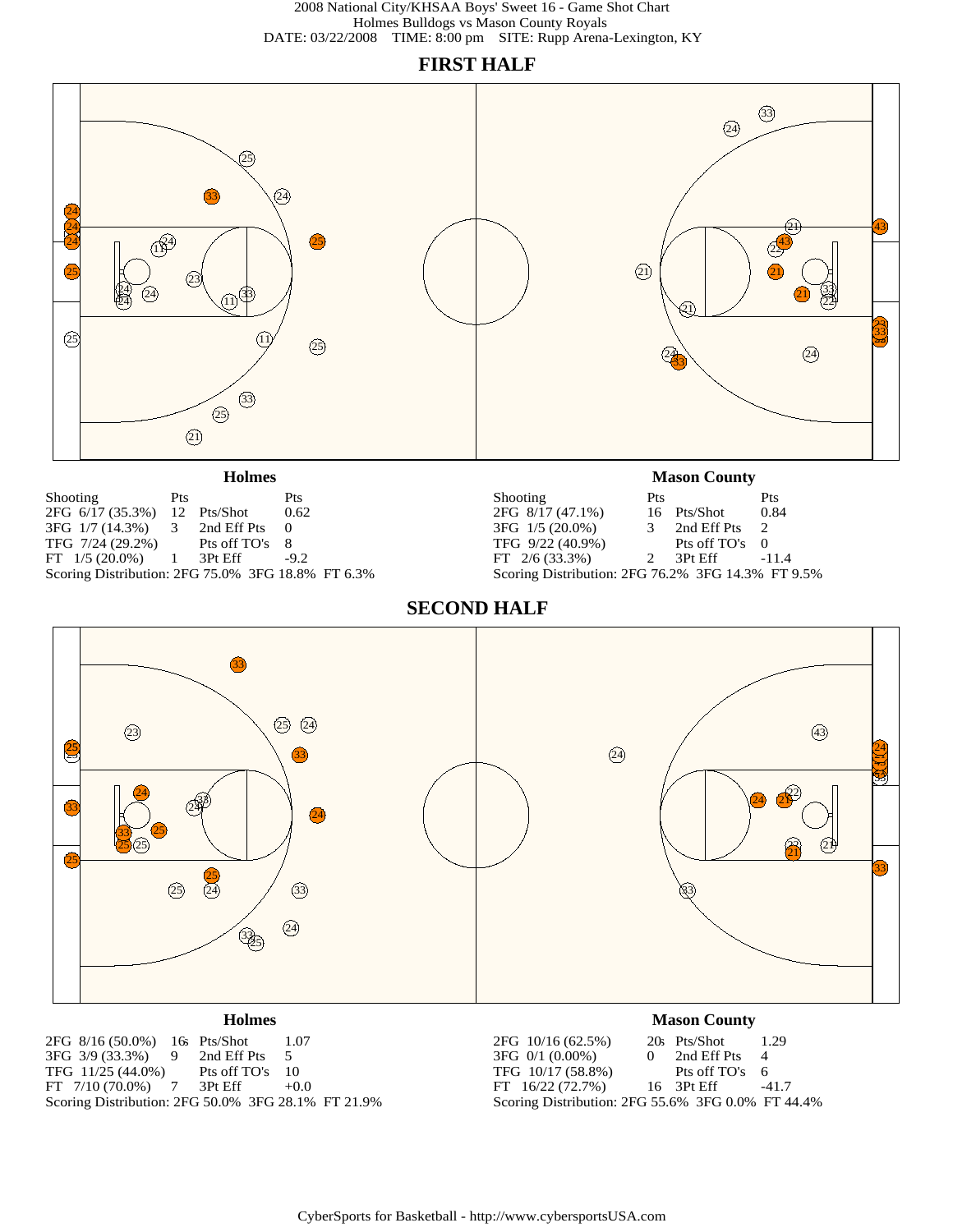2008 National City/KHSAA Boys' Sweet 16 - Scoring Timeline Report Holmes Bulldogs vs. Mason County Royals DATE: 03/22/2008 TIME: 8:00 pm SITE: Rupp Arena-Lexington, KY



Largest Lead HOLM 24 MASON 39 (15 pts) Lead Changes 2 Number of Ties 0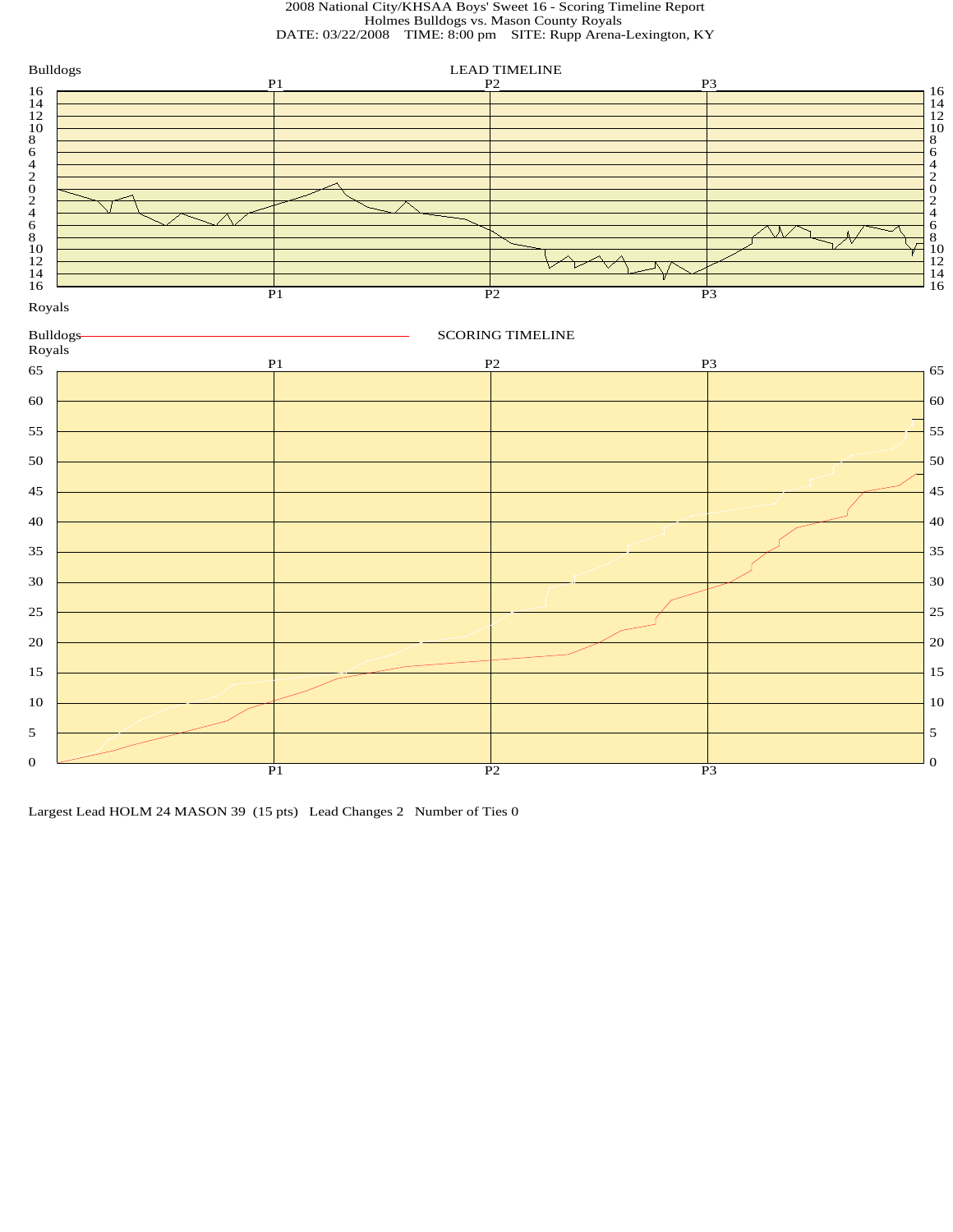## **2008 National City/KHSAA Boys' Sweet 16 - Play by Play Report - Scoring Only (pg 1) Holmes Bulldogs vs. Mason County Royals**

**Date: 03/22/2008 Time: 8:00 pm Site: Rupp Arena-Lexington, KY Attendance: 17663**

| <b>Name</b>    | Action     | Action           | <b>Score</b> | <b>Clock</b> | Diff      | <b>Name</b> | Action        | <b>Action</b>    |
|----------------|------------|------------------|--------------|--------------|-----------|-------------|---------------|------------------|
|                |            |                  | $0 - 2$      | 6:29         | $-2$ (L1) | R Middleton | Layup Made    |                  |
|                |            |                  | $0 - 4$      | $6:03 -4$    |           | $E$ King    | Layup Made    | K Downing Assist |
| E Pittman      | Layup Made | R Johnson Assist | $2 - 4$      | $5:57 - 2$   |           |             |               |                  |
| <b>B</b> Avery | FT Made    |                  | $3 - 4$      | $5:12 -1$    |           | D Miller    | Personal Foul |                  |
|                |            |                  | $3 - 7$      | $4:57 - 4$   |           | R Middleton | 3Pt Made      | K Downing Assist |
|                |            |                  | $3-9$        | $3:59 - 6$   |           | K Downing   | Layup Made    |                  |
| R Johnson      | FG Made    |                  | $5-9$        | $3:25 - 4$   |           |             |               |                  |
|                |            |                  | $5 - 11$     | $2:08 - 6$   |           | R Middleton | Layup Made    |                  |
| A Henderson    | Layup Made | R Johnson Assist | $7 - 11$     | 1:43 -4      |           |             |               |                  |
|                |            |                  | $7 - 13$     | 1:28 -6      |           | D Miller    | FG Made       | K Downing Assist |
| E Pittman      | Lavup Made | R Johnson Assist | $9 - 13$     | $0:57 - 4$   |           |             |               |                  |

### **End of Period Summary Bulldogs 9 Royals 13**

| Largest Lead: Bulldogs 3 Royals 9 (6 pts) |  |  | Lead Changes: 1 Ties: 0 |
|-------------------------------------------|--|--|-------------------------|

|                            | 0 for 0 oppo pts<br>$2$ for $0$ pts<br>4/13 for 30.8 $\%$<br>1/5 for 20.0 $\%$ | Lead in Period: Bulldogs 3 Royals 9 (6 pts) |                                              |                                                                                            | <b>Turnovers</b><br>2nd Chances<br><b>Field Goals</b><br><b>Free Throws</b> |                        | Lead Changes: 0 Ties: 0 (this period)<br>3 for 1 oppo pts<br>6 for 0 pts<br>6/14 for 42.9 $\%$<br>$0/2$ for 0.00 % |
|----------------------------|--------------------------------------------------------------------------------|---------------------------------------------|----------------------------------------------|--------------------------------------------------------------------------------------------|-----------------------------------------------------------------------------|------------------------|--------------------------------------------------------------------------------------------------------------------|
| A Henderson<br>A Henderson | 3Pt Made<br>Dunk Made                                                          | J Johnson Assist                            | $12 - 13$<br>14-13<br>$14 - 15$<br>$14 - 17$ | $\mathcal{D}_{\mathcal{L}}$<br><sup>2</sup><br><sup>2</sup><br>$\mathcal{D}_{\mathcal{L}}$ | $6:46 -1$<br>$5:39$ +1 (L2)<br>$5:19$ -1 (L3)<br>$4:31 - 3$                 | D Miller<br>K Downing  | FG Made<br>FG Made                                                                                                 |
| E Pittman                  | Layup Made                                                                     | J Riley Assist                              | $14 - 18$<br>$16-18$                         | 2<br>2                                                                                     | $3:33 - 4$<br>$3:07 - 2$                                                    | D Miller               | FT Made                                                                                                            |
|                            |                                                                                |                                             | 16-20<br>$16-21$                             | $\mathcal{L}$<br>$\mathcal{D}_{\cdot}$                                                     | $2:33 - 4$<br>$0:54$ -5                                                     | K Downing<br>K Downing | Layup Made<br>FT Made                                                                                              |

|  | End of Period Summary Bulldogs 16 Royals 21 |  |
|--|---------------------------------------------|--|
|  |                                             |  |

|             | Largest Lead: Bulldogs 3 Royals 9 (6 pts)<br>2 for 0 oppo pts<br>1 for 0 pts<br>$3/11$ for 27.3 %<br>0/0 for 0.00 $\%$ | Lead in Period: Bulldogs 16 Royals 21 (5 pts) |                      |        | <b>Turnovers</b><br>2nd Chances<br><b>Field Goals</b><br><b>Free Throws</b> | Lead Changes: 3 Ties: 0<br>Lead Changes: $1$ Ties: $0$ (this period)<br>3 for 7 oppo pts<br>2 for 2 pts<br>$3/8$ for 37.5 %<br>2/4 for 50.0 $\%$ |                       |                                |  |  |  |
|-------------|------------------------------------------------------------------------------------------------------------------------|-----------------------------------------------|----------------------|--------|-----------------------------------------------------------------------------|--------------------------------------------------------------------------------------------------------------------------------------------------|-----------------------|--------------------------------|--|--|--|
|             |                                                                                                                        |                                               | $16 - 23$<br>$16-25$ | 3<br>3 | $7:54 - 7$<br>$7:12 - 9$                                                    | D Miller<br>D Miller                                                                                                                             | Layup Made<br>FG Made | E King Assist<br>E King Assist |  |  |  |
| J Johnson   | Personal Foul                                                                                                          |                                               | 16-26                | 3      | $5:58 - 10$                                                                 | D Miller                                                                                                                                         | FT Made               |                                |  |  |  |
|             |                                                                                                                        |                                               | 16-27                | 3      | $5:58 - 11$                                                                 | D Miller                                                                                                                                         | FT Made               |                                |  |  |  |
|             |                                                                                                                        |                                               | $16-29$              | 3      | $5:49$ -13                                                                  | R Middleton                                                                                                                                      | Layup Made            |                                |  |  |  |
| A Henderson | Layup Made                                                                                                             | T Humphrey Assist                             | 18-29                | 3      | $5:07 -11$                                                                  |                                                                                                                                                  |                       |                                |  |  |  |
| E Pittman   | Personal Foul                                                                                                          |                                               | 18-30                | 3      | $4:53 - 12$                                                                 | D Miller                                                                                                                                         | FT Made               |                                |  |  |  |
|             |                                                                                                                        |                                               | 18-31                | 3      | $4:53 - 13$                                                                 | D Miller                                                                                                                                         | FT Made               |                                |  |  |  |
| A Henderson | Layup Made                                                                                                             |                                               | 20-31                | 3      | $3:58 - 11$                                                                 |                                                                                                                                                  |                       |                                |  |  |  |
|             |                                                                                                                        |                                               | 20-33                | 3      | $3:39 - 13$                                                                 | D Miller                                                                                                                                         | Layup Made            | T Setty Assist                 |  |  |  |
| A Henderson | FG Made                                                                                                                |                                               | $22 - 33$            | 3      | $3:09 -11$                                                                  |                                                                                                                                                  |                       |                                |  |  |  |
|             |                                                                                                                        |                                               | $22 - 35$            | 3      | $2:55 - 13$                                                                 | R Middleton                                                                                                                                      | Layup Made            |                                |  |  |  |
|             |                                                                                                                        |                                               | $22 - 36$            | 3      | $2:55 - 14$                                                                 | R Middleton                                                                                                                                      | FT Made               |                                |  |  |  |
| R Johnson   | FT Made                                                                                                                |                                               | 23-36                | 3      | $1:54 - 13$                                                                 | T Setty                                                                                                                                          | Personal Foul         |                                |  |  |  |
|             |                                                                                                                        |                                               |                      |        |                                                                             |                                                                                                                                                  |                       |                                |  |  |  |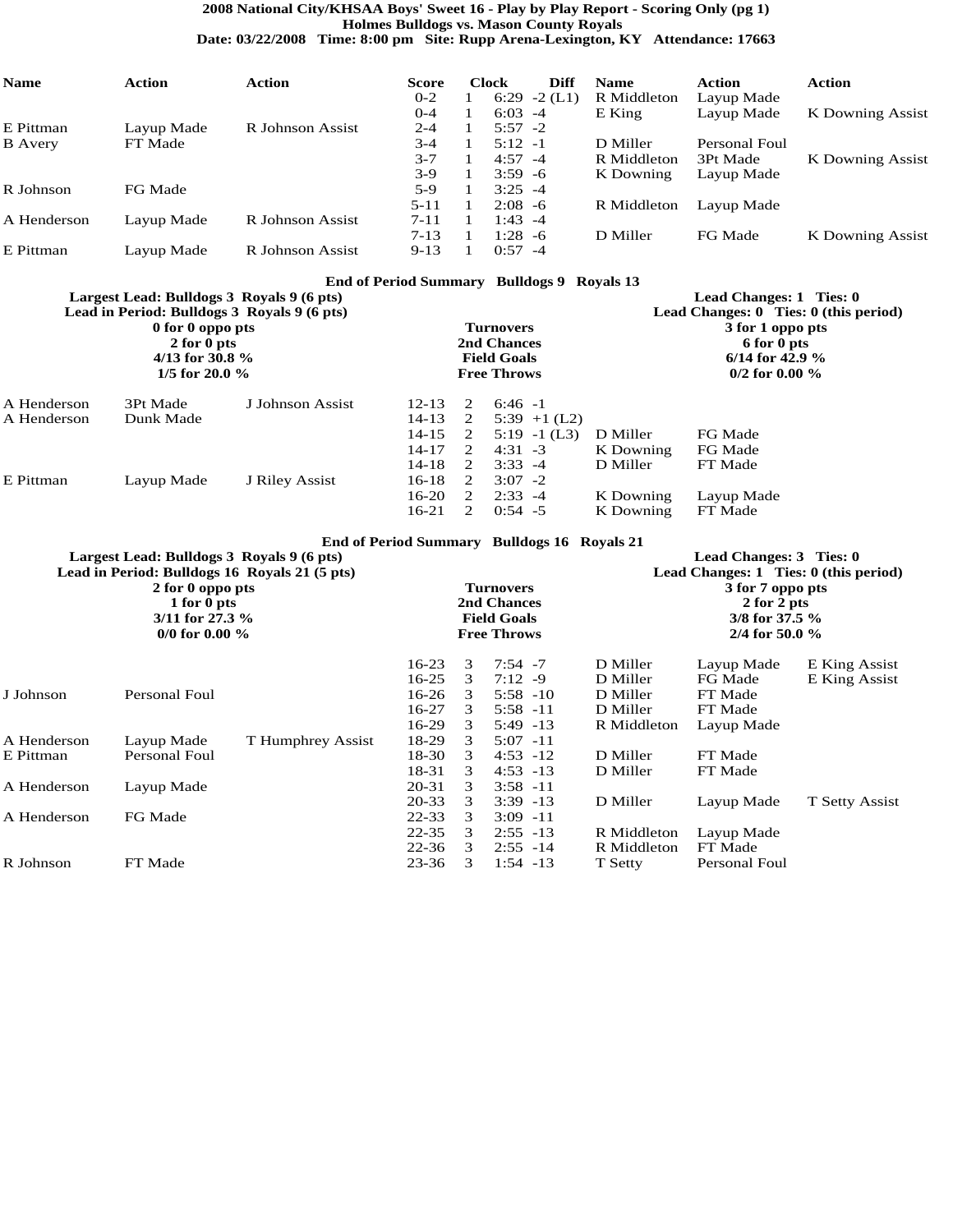**2008 National City/KHSAA Boys' Sweet 16 - Play by Play Report - Scoring Only (pg 2) Holmes Bulldogs vs. Mason County Royals**

**Date: 03/22/2008 Time: 8:00 pm Site: Rupp Arena-Lexington, KY Attendance: 17663**

| <b>Name</b>    | <b>Action</b>                                                                                  | <b>Action</b>                               | <b>Score</b>   |                | <b>Clock</b>                      | <b>Diff Name</b>     | <b>Action</b>                     | <b>Action</b>                             |
|----------------|------------------------------------------------------------------------------------------------|---------------------------------------------|----------------|----------------|-----------------------------------|----------------------|-----------------------------------|-------------------------------------------|
| R Johnson      | FT Made                                                                                        |                                             | 24-36          | 3              | $1:54 - 12$                       |                      |                                   |                                           |
|                |                                                                                                |                                             | 24-38          | 3              | $1:36 - 14$                       | D Miller             | FG Made                           |                                           |
| E Pittman      | Personal Foul                                                                                  |                                             | 24-39          | 3              | $1:36 - 15$                       | D Miller             | FT Made                           |                                           |
| R Johnson      | 3Pt Made                                                                                       |                                             | 27-39          | 3              | $1:19 - 12$                       |                      |                                   |                                           |
|                |                                                                                                |                                             | $27 - 41$      | 3              |                                   | $0:33$ -14 K Downing | Layup Made                        |                                           |
|                |                                                                                                | End of Period Summary Bulldogs 27 Royals 41 |                |                |                                   |                      |                                   |                                           |
|                | Largest Lead: Bulldogs 24 Royals 39 (15 pts)<br>Lead in Period: Bulldogs 24 Royals 39 (15 pts) |                                             |                |                |                                   |                      | Lead Changes: 3 Ties: 0           | Lead Changes: $0$ Ties: $0$ (this period) |
|                | 1 for 2 oppo pts                                                                               |                                             |                |                | <b>Turnovers</b>                  |                      | 3 for 2 oppo pts                  |                                           |
|                | 2 for 0 pts<br>4/12 for 33.3 $%$                                                               |                                             |                |                | 2nd Chances<br><b>Field Goals</b> |                      | 1 for 2 pts<br>7/10 for 70.0 $\%$ |                                           |
|                | 2/4 for 50.0 $\%$                                                                              |                                             |                |                | <b>Free Throws</b>                |                      | 6/7 for 85.7 $%$                  |                                           |
|                |                                                                                                |                                             |                |                |                                   |                      |                                   |                                           |
| R Johnson      | 3Pt Made                                                                                       |                                             | $30 - 41$      | 4              | $7:08 - 11$                       |                      |                                   |                                           |
| A Henderson    | Putback Made                                                                                   |                                             | $32 - 41$      | $\overline{4}$ | $6:21 - 9$                        |                      |                                   |                                           |
| A Henderson    | FT Made                                                                                        |                                             | 33-41          | 4              | $6:21 - 8$                        |                      |                                   |                                           |
| A Henderson    | FG Made                                                                                        |                                             | $35 - 41$      | 4              | $5:46 - 6$                        |                      |                                   |                                           |
|                |                                                                                                |                                             | $35 - 43$      | $\overline{4}$ | $5:29 - 8$                        | D Miller             | Layup Made                        |                                           |
| <b>B</b> Avery | FT Made                                                                                        |                                             | 36-43          | 4              | $5:20 - 7$                        | E King               | Personal Foul                     |                                           |
| <b>B</b> Avery | FT Made                                                                                        |                                             | $37 - 43$      | 4              | $5:20 - 6$                        |                      |                                   |                                           |
|                |                                                                                                |                                             | $37 - 45$      | 4              | $5:10 - 8$                        | T Setty              | FG Made                           |                                           |
| R Johnson      | Dunk Made                                                                                      | A Henderson Assist                          | 39-45          | 4              | $4:42 - 6$                        |                      |                                   |                                           |
|                |                                                                                                |                                             | 39-46<br>39-47 | 4<br>4         | $4:11 - 7$<br>$4:11 - 8$          | D Miller<br>D Miller | FT Made<br>FT Made                |                                           |
|                |                                                                                                |                                             | 39-48          | $\overline{4}$ | $3:21 - 9$                        | D Miller             | FT Made                           |                                           |
|                |                                                                                                |                                             | 39-49          | 4              | $3:21 - 10$                       | D Miller             | FT Made                           |                                           |
| E Pittman      | FG Made                                                                                        | <b>B</b> Avery Assist                       | 41-49          | 4              | $2:49 - 8$                        |                      |                                   |                                           |
| E Pittman      | FT Made                                                                                        |                                             | 42-49          | 4              | $2:48 - 7$                        |                      |                                   |                                           |
|                |                                                                                                |                                             | $42 - 51$      | 4              | $2:40 - 9$                        | T Setty              | Layup Made                        | R Middleton Assist                        |
| E Pittman      | 3Pt Made                                                                                       | A Henderson Assist                          | $45 - 51$      | $\overline{4}$ | $2:12 - 6$                        |                      |                                   |                                           |
|                |                                                                                                |                                             | $45 - 52$      | 4              | $1:11 - 7$                        | R Middleton          | FT Made                           |                                           |
| R Johnson      | FT Made                                                                                        |                                             | 46-52          | 4              | $0:55 - 6$                        |                      |                                   |                                           |
|                |                                                                                                |                                             | $46 - 53$      | $\overline{4}$ | $0:51 - 7$                        | K Downing            | FT Made                           |                                           |
|                |                                                                                                |                                             | 46-54          | 4              | $0:39 - 8$                        | R Hamm               | FT Made                           |                                           |
|                |                                                                                                |                                             | $46 - 55$      | $\overline{4}$ | $0:39 -9$                         | R Hamm               | FT Made                           |                                           |
|                |                                                                                                |                                             | 46-56          | 4              | $0:26 -10$                        | T Setty              | FT Made                           |                                           |
|                |                                                                                                |                                             | $46 - 57$      | 4              | $0:26 -11$                        | T Setty              | FT Made                           |                                           |
| R Johnson      | Putback Made                                                                                   |                                             | 48-57          | $\overline{4}$ | $0:16 - 9$                        |                      |                                   |                                           |
|                |                                                                                                |                                             |                |                |                                   |                      |                                   |                                           |

### **End of Period Summary Bulldogs 48 Royals 57**

| Largest Lead: Bulldogs 24 Royals 39 (15 pts)   |                    | Lead Changes: 3 Ties: 0                   |
|------------------------------------------------|--------------------|-------------------------------------------|
| Lead in Period: Bulldogs 27 Royals 41 (14 pts) |                    | Lead Changes: $0$ Ties: $0$ (this period) |
| 3 for 4 oppo pts                               | Turnovers          | 4 for 8 oppo pts                          |
| 2 for 5 pts                                    | 2nd Chances        | 3 for 2 pts                               |
| 7/13 for 53.8 $\%$                             | <b>Field Goals</b> | $3/7$ for 42.9 %                          |
| 5/6 for 83.3 $\%$                              | <b>Free Throws</b> | 10/15 for 66.7 $%$                        |